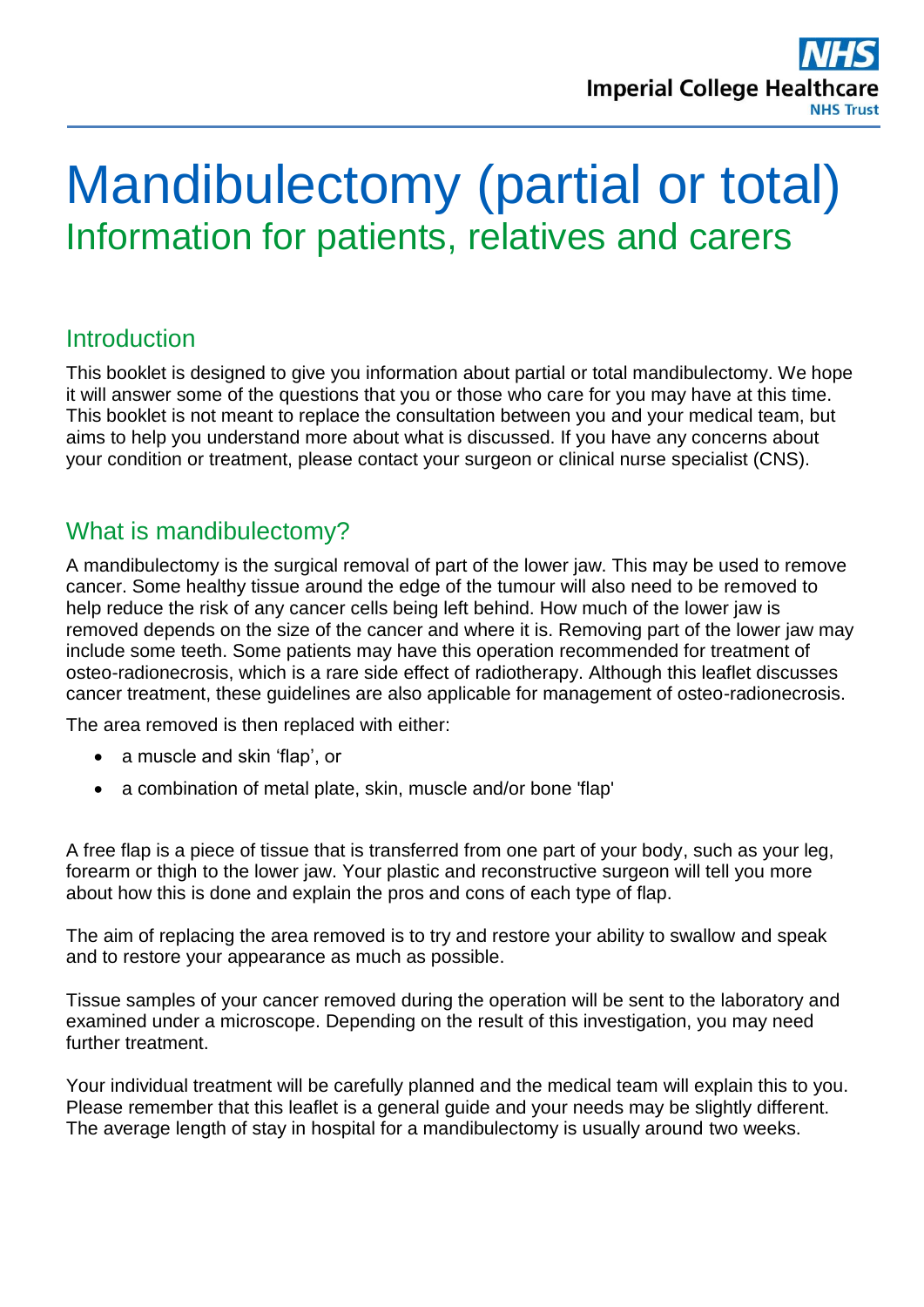# What happens before I come into hospital?

The doctors will discuss the surgery with you at your outpatient appointment. Please ask if you do not understand any words or terms they use. You will also be given the opportunity to see your head and neck CNS. He/she will be your key worker and can give you advice and further information. Please ensure you bring a list of your current medications to all appointments.

#### **Pre-assessment**

You will also have two pre-treatment assessments. The first assessment is to check your current health and factors that may affect the surgery. It involves being assessed by nurses and, sometimes, an anaesthetist. You may have blood tests, a chest x-ray and a tracing of your heart called an ECG (electrocardiogram).

The second assessment is to meet key members of the head and neck team, including the:

- clinical nurse specialist (CNS)
- speech and language therapist (SLT)
- dietitian
- maxillofacial prosthetist

This will help you to get to know the head and neck team and understand their role in your treatment and recovery. You can find out more about the roles of individual members of the team later in the leaflet.

The second pre-assessment is also an opportunity to do further assessments.

#### **Consent**

We will ask for your consent before we perform any surgery. Your doctor will carefully explain the procedure involved, although details will vary according to each individual case. We will then ask you to sign a consent form. No medical treatment can be given without your written consent.

If you do not understand what you have been told, let the staff know straight away so they can explain again. You may also find it useful to write a list of questions before your appointment and to have a relative or friend with you to help you remember the discussion when the treatment is explained.

All clinical communications copied to your GP may also be sent to you, at your request. Please discuss this with your CNS.

#### **Second opinion**

You may wish to get a second opinion about your treatment and diagnosis from another specialist. Please discuss this with your surgeon. If you do not know who to contact, we can suggest appropriate specialists for you to consider and will provide copies of your medical notes, x-rays and scans to them. This may help you avoid having to repeat unnecessary tests. If you wish, we will also make the referral for you.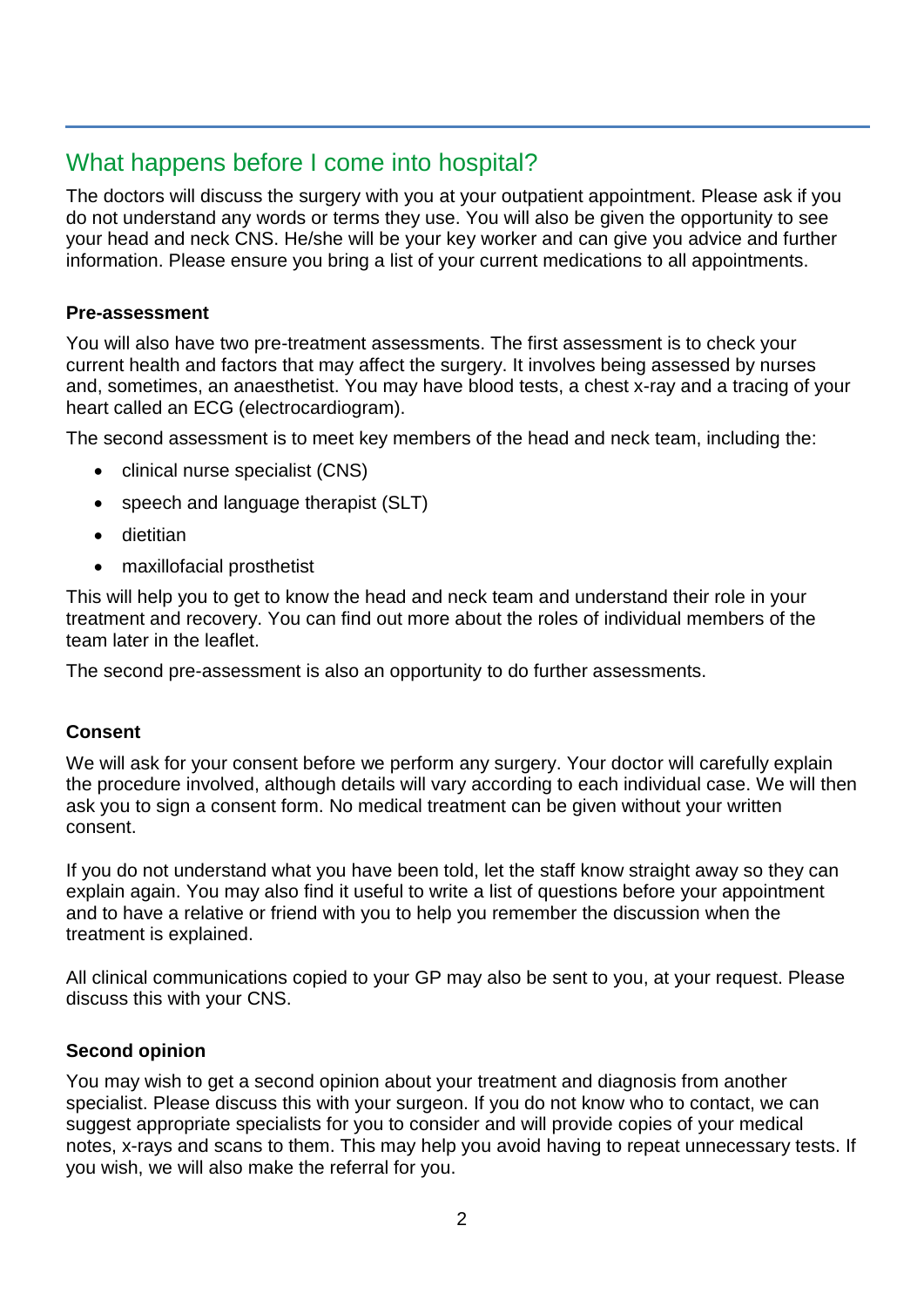Getting a second opinion may delay the start of your treatment so discuss this with your surgeon.

# What are the possible risks with this operation?

There can be risks with any operation, so it is important that you are aware of them. If you have any concerns please discuss them with your surgeon, CNS or SLT. This list describes some common risks associated with surgery, but this does **not** replace the discussion you will have with your surgeon about the risks relevant to your particular case. You may experience **some** of the following:

#### **Blood clot**

Drain tubes are put in during surgery to drain off excess fluid to help prevent clots from forming. However, blood may collect under the skin and form a clot (haematoma). If this occurs it may be necessary to return to the operating theatre to remove the clot and replace the drains.

#### **Numb skin**

Occasionally you may find that the skin around your jaw/neck may be numb after the surgery and will persist for several months. This may improve gradually, but you should not expect the numbness to disappear entirely.

#### **Speech and swallowing**

Your jaw is used for speech, chewing and swallowing. It is likely that after surgery there will be some difference in how your speech sounds. Swallowing may also be different. You may need to see a SLT for advice.

#### **Tightening of the jaw muscles**

The muscles of your jaw will be affected by the surgery and you may experience pain or difficulty opening your mouth wide. You will need to see your prosthetist or SLT for advice.

#### **Flap failure**

The reconstruction of the lower jaw often requires microsurgery. The flap has to be attached to very small blood vessels in the neck to re-establish blood flow. Sometimes this blood flow is interrupted and the flap 'fails'. This will mean that further surgery is needed which may result in an additional or larger scar.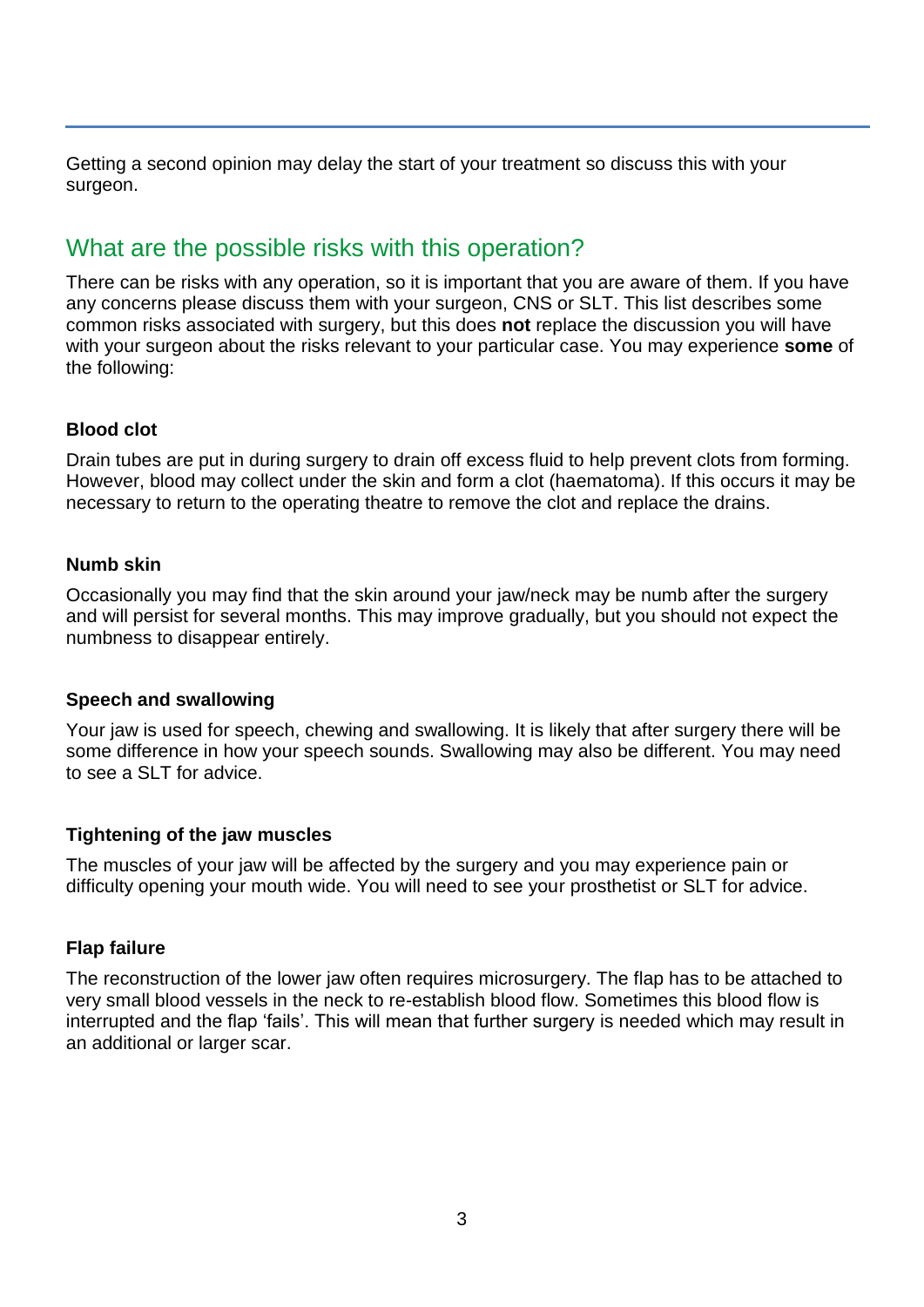The following risks are possible after any major operation. These include:

#### **Chest infection**

You can help by practising deep breathing exercises and following the instructions of the physiotherapist. If you smoke, we strongly advise you to stop.

#### **Wound infection**

Antibiotics will usually be given through a drip to help reduce the risk.

#### **Deep vein thrombosis (blood clot in the leg)**

Major surgery carries a risk of clot formation in the leg. A small dose of heparin (blood thinning medication) will be injected once or twice daily until you go home. You can help by moving around as much as you are able and regularly exercising your legs. You may also be fitted with some support stockings for the duration of your stay in hospital. If you smoke, we strongly advise you to stop.

#### **Pulmonary embolism (blood clot in the lungs)**

Rarely, a blood clot from the leg can break off and become lodged in the lungs. This is treated with anticoagulant (blood thinning or clot dissolving) medication. Your doctor will explain more if this rare event occurs.

#### **Bleeding**

A blood transfusion may be needed. Very rarely, further surgery may be required to stop the bleeding. If you are unable to receive blood products, please discuss this with your CNS.

# How can speech and language therapy help me?

The effects of surgery on your speech and swallowing will depend on how much of the lower jaw is removed and how it is repaired. You may find you have difficulties with speaking and swallowing after your operation. Once you are feeling stronger after surgery, the SLT will visit you on the ward. He/she will be able to:

- help you understand the changes in speech and swallowing that you may experience
- offer advice and support to help you adapt to these changes
- provide you with support and advice once you go home, if this is needed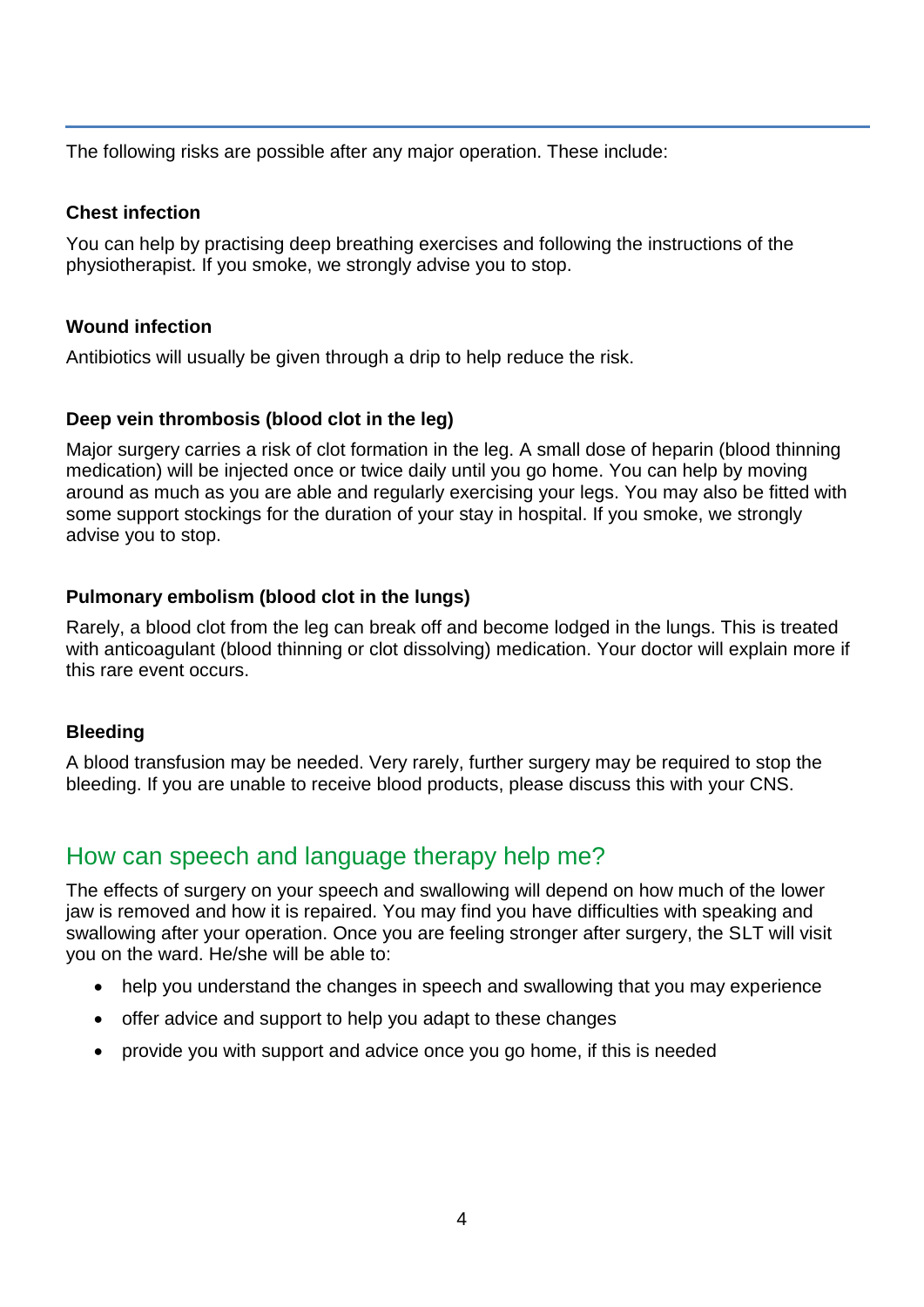The two main areas the therapists may help you with are:

#### **Speech/communication**

- Exercises to improve your speech
- Exercises to help maintain and improve jaw opening

#### **Swallowing**

- Assessing your swallowing, he/she will identify if there is any risk of food and drink going down the wrong way into the lungs
- Advise you on various head positions and different swallowing techniques which may make swallowing easier and safer. Along with the dietitian, they will advise you on foods which are enjoyable, safer and easier for you to swallow

# How can the dietitian help me?

Working closely with other members of the team, the dietitian will advise you on the most suitable way for you to get your nutritional requirements. He/she will assess your usual eating habits and will give you advice on changing to different types of food if necessary.

If you are unable to take anything by mouth, you may need a feeding tube. This will be one of the following:

- a nasogastric (NG) tube passed through your nose into your stomach during the operation
- a radiologically inserted gastrostomy (RIG) tube passed through the wall of your abdomen into the stomach. This can be carried out either pre- or post-operatively. This is required only if it is anticipated that you are likely to need help with nutrition for a longer period of time. We will give you a separate leaflet about RIG tubes

The dietitian will advise you on what will be given through the feeding tube. The tube will remain in place until you are managing enough food by mouth. The dietitian will check your progress regularly and discuss it with you.

## Will I have a scar?

Mandibulectomy will usually leave you with a scar on your lower lip and chin. This should fade over time. It is sometimes necessary to have the lymph glands in the neck removed at the same time to prevent the cancer spreading. This is called a neck dissection. This will mean that you will have a scar on your neck which will be visible. We have a separate information leaflet about this operation.

You will have a scar on the area of the body where the flap was removed from; this will improve with time but will remain visible.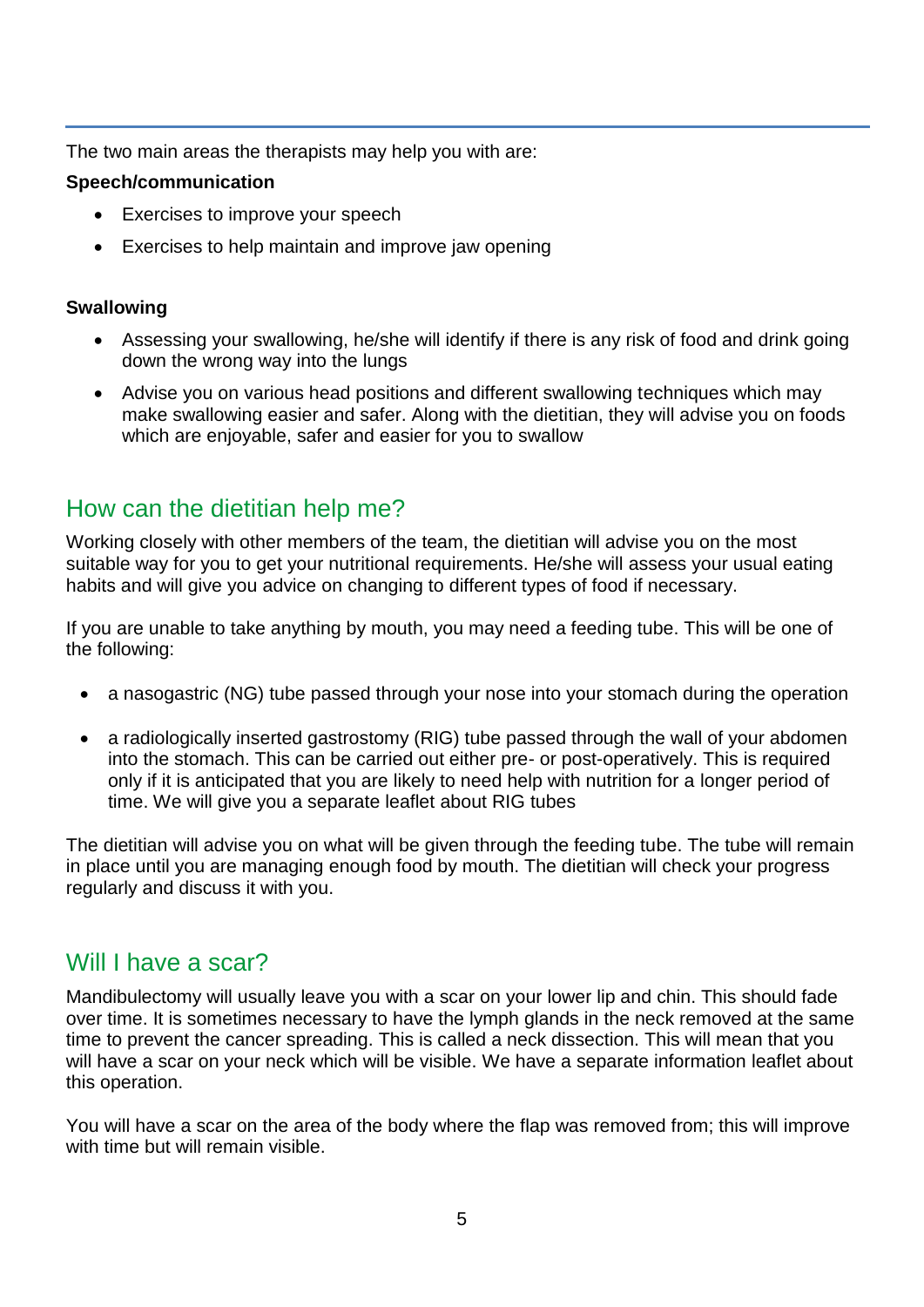If scarring is a concern to you, your CNS can offer you help and advice on ways of hiding the scar once the wounds have fully healed.

# Will my walking be affected?

If the flap is taken from part of your arm/leg/back to reconstruct your jaw, you may be on bed rest for a day or two after surgery. Soon after this you will start sitting out in a chair. With the help of physiotherapists you will start to walk as soon as the level of discomfort allows. If the flap has been taken from your leg, you should be climbing stairs by the time you leave hospital.

Although you may need some help with walking when you leave hospital, for example, using a stick, you should be walking normally again after a few months. If your arm has been used, you may need to wear a plaster cast for the first week after surgery. It is very rare that there are any long standing problems at the site where the flap has been taken from.

# What happens during the operation?

Every person has a slightly different recovery depending on the extent of the operation. Your face may be quite swollen after the operation. Generally, you will return to the ward after your surgery but you may need a short stay in the intensive care unit or high dependency unit for the first 24 hours.

You might need to have a temporary opening in your windpipe called a tracheostomy to help you breathe; your CNS and/or surgeon will explain more about this. If you do need this it may be required for a few days after the operation until the swelling has decreased.

The following sections outline the general stages you will experience before and after your operation.

#### **Before surgery**

Try to build yourself up before surgery and eat and drink healthily (fruit, vegetables and protein). If you have lost weight or are underweight, have regular high energy/protein snacks.

If you are a smoker and/or you drink alcohol or drink alcohol above the recommended guidelines (14 units a week), try to cut down and stop if possible.

#### **Enhanced recovery programme (ERP)**

We recommend the ERP as a way to help you recover quickly and safely. It is designed to aid your recovery and an important part of the programme is nutrition.

We will discuss the programme with you in greater detail at your pre-treatment appointment. If you agree to take part, we will ask you to drink some carbohydrate drinks the day before and the day of surgery. We ask you drink four pre-op carbohydrate drinks the evening before surgery, and two pre-op carbohydrate drinks on the morning of surgery. This is safe to do and has been agreed by the surgical and anaesthetic team.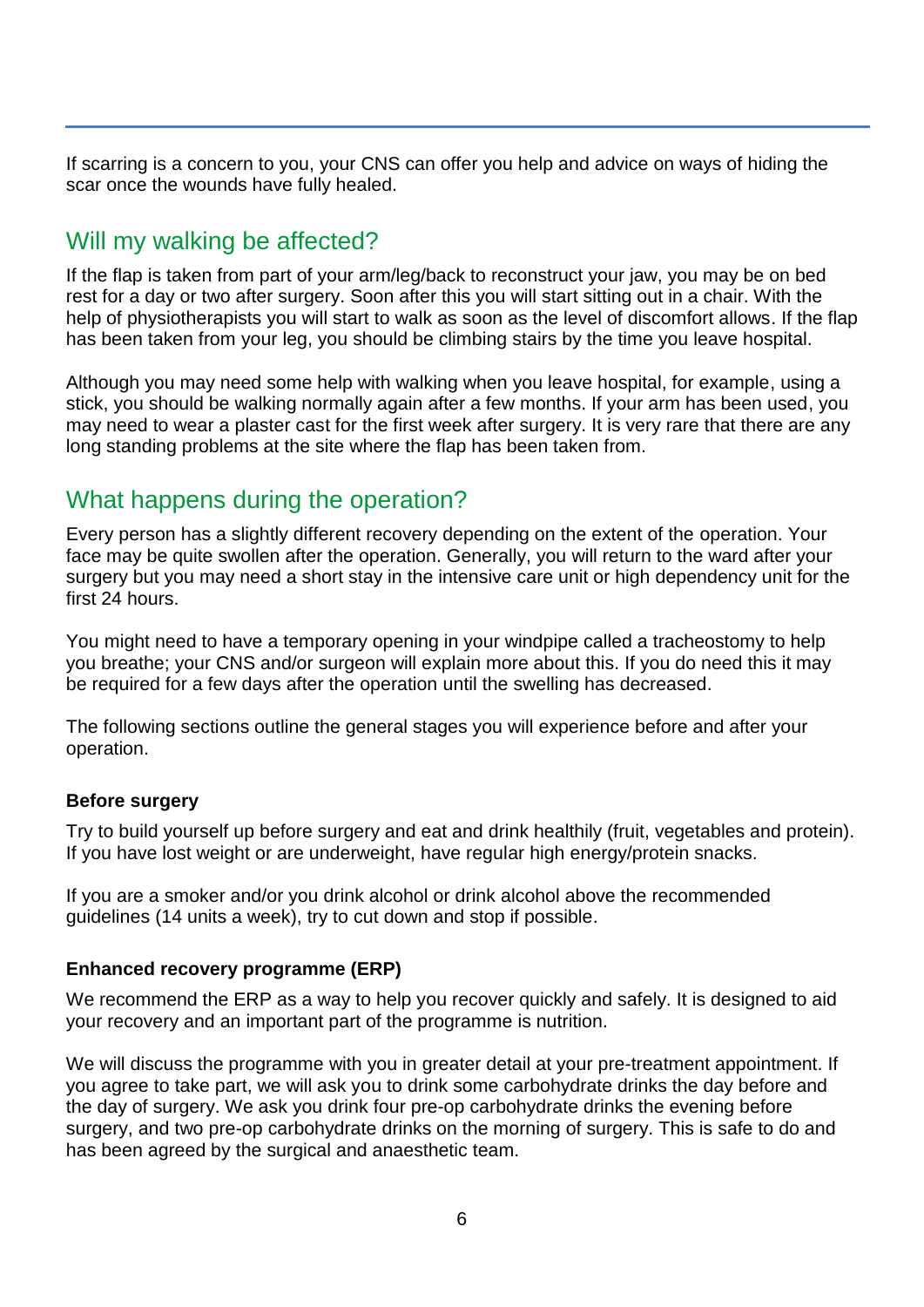#### **Day of surgery**

You will need to have nothing solid to eat from midnight before the operation; you can, however, have clear fluids (water, squash tea with no milk, pre-op carbohydrate drink) up to two hours beforehand. No further liquids after 06.30.

The operation will take approximately six to eight hours.

After the operation we will take you to the recovery unit where you will be monitored until you're fit to return to the ward.

#### **Day 1**

After your operation you may have the following:

- an intravenous infusion (drip) in your arm to replace fluids and give you your medications, such as pain relief
- a catheter to collect your urine
- a feeding tube
- a tracheostomy in your neck to help with your breathing
- a plaster cast if your flap was taken from your arm or a dressing if taken from the hip or thigh.
- a warming blanket
- drains collecting fluid from your operation site in the neck

Nurses will check you hourly to monitor your recovery. Your relatives may visit you according to the ward visiting times. Please check times with the ward.

If you need to be nil by mouth and you have a feeding tube then you can be started on a small amount of food through your feeding tube.

#### **Day 2**

- The next day you will be more alert
- You will continue to be monitored hourly
- The nurses may help you to sit in a chair

#### **Day 3–5**

- The nurses will continue to monitor you every two to six hours
- Your catheter, drains and warming blanket may be removed
- If you have a tracheostomy this may be removed
- The physiotherapist will help you increase your mobility if necessary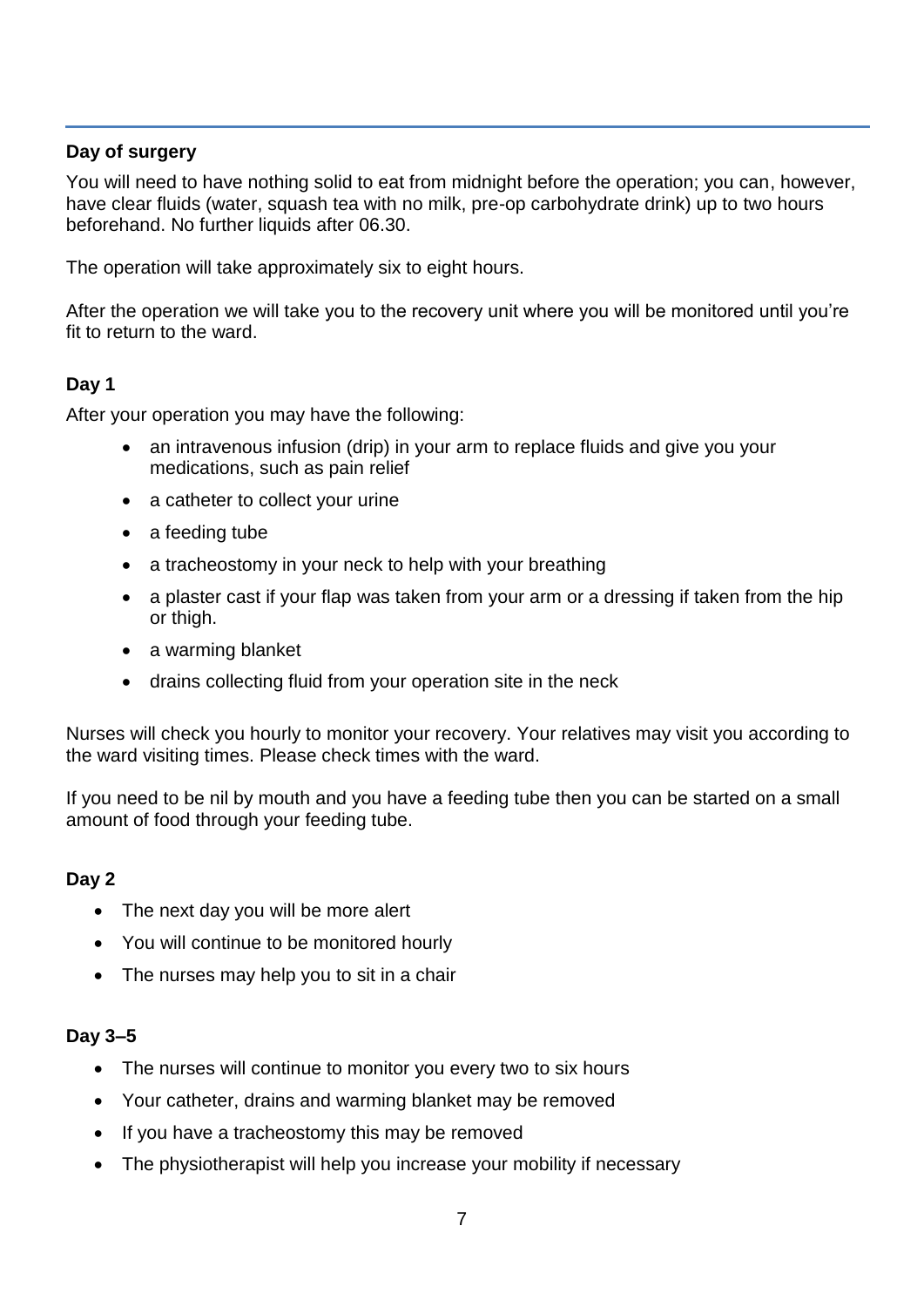#### **Day 6-10**

- Nurses will continue to monitor you every four to six hours
- The SLT and dietitian will help you work out what food and fluids you can manage and aim to get rid of your feeding tube

## What happens after the operation?

You will be seen by the doctors, nurses, dietitian, SLT and prosthetist regularly to review your progress and offer support and advice. The doctors will let you know when you can begin to eat and drink. If you have had a piece of your hip or bone in your lower leg removed then you will be seen by a physiotherapist to support with walking. Any stitches inside the mouth are usually dissolvable. Stitches to the nose and face will be removed five to seven days after surgery. Any stitches or clips in your neck, arm or leg are usually removed after about 10 days. If you have a plaster cast on your arm this will be removed before you go home.

The decision about when you can leave hospital depends on your recovery. The nurses on the ward will plan any extra care you may need after you leave hospital, such as visits from the district nurses if you need a dressing.

## Will the operation be painful?

There will be some pain in your mouth initially after your surgery. The nurses will be monitoring your pain regularly and will give you painkillers as necessary. With any operation, it is normal to experience some pain but we aim to ensure that this is well controlled. Please let the nursing staff know if you experience any problems with pain. In some cases, we may give you a Patient Controlled Analgesia (PCA) pump which allows you to give yourself painkillers by pressing a button.

## What will happen after I go home?

Once you are able to go home, we will give you an initial supply of medication and dressings if you need them. If you need further supplies you will need to get them from your GP.

You may need to attend your GP surgery for dressings for your leg or arm wounds. If you are unable to get to your GP for any reason we will arrange for a district nurse to visit you at home. You will receive a follow-up appointment to attend the week after you have left hospital to check on your progress and to discuss the results of your operation. At this appointment you will learn if further treatment will be needed.

Any additional treatment usually involves radiotherapy (specialised x-ray treatment) and, possibly, chemotherapy (drug therapy). If you need further treatment the doctors will discuss this with you and give you further written information then. These treatments can be done at Charing Cross Hospital or your local oncology unit.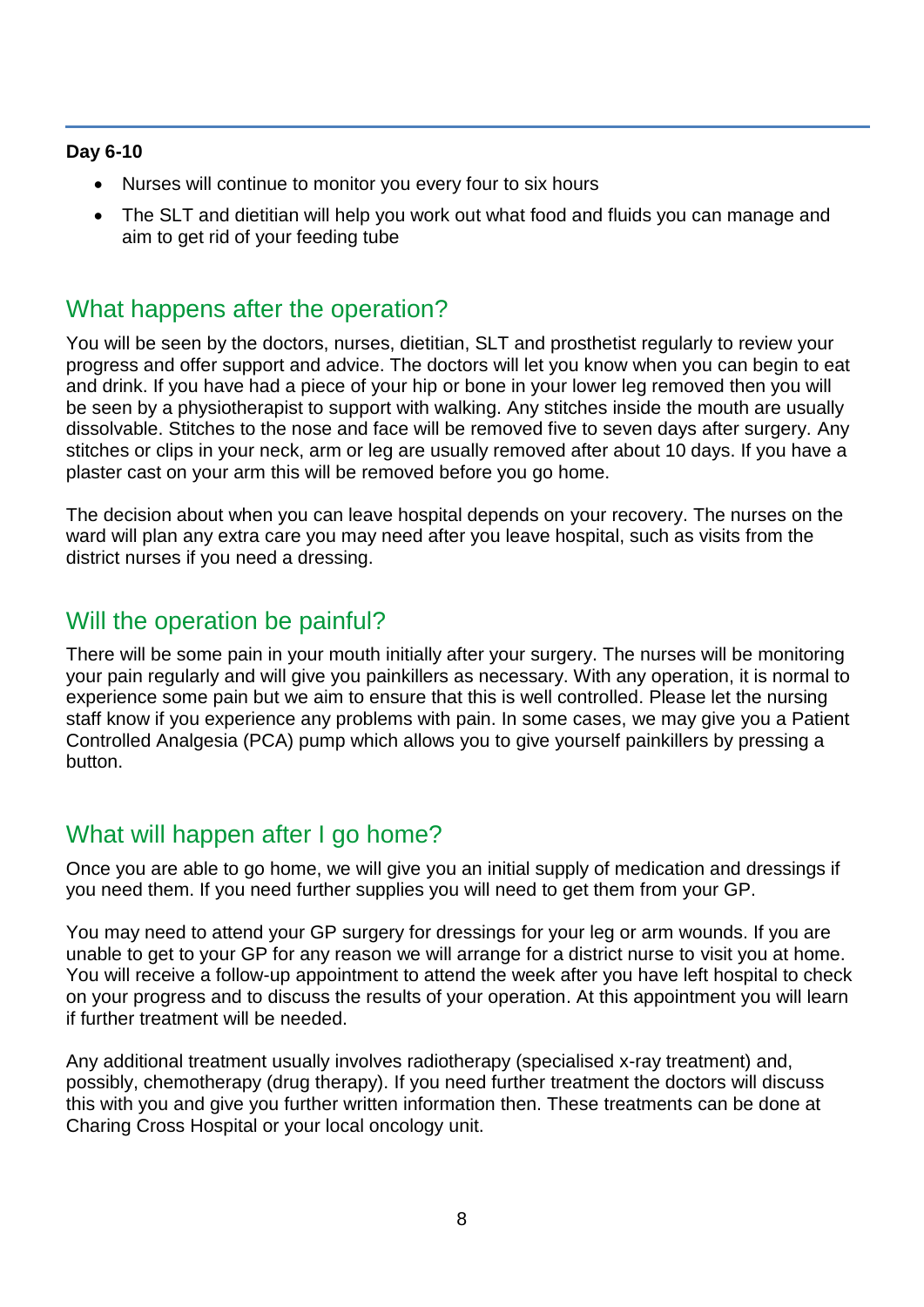It is important that you make a list of all medicines you are taking and bring it with you to all your follow-up clinic appointments. If you have any questions it may help to write them down as you think of them. It may also help to bring someone with you when you attend your outpatient appointments.

# When can I go back to work?

This depends on the type of surgery you have had and if you need further treatment. You should discuss this with your surgeon. You should not lift heavy items for a minimum of four weeks after you go home. Ask the nurses on the ward for a fitness to work certificate to cover you while you are in hospital. If you need more time off work you can get further certificates from your GP.

# When can I drive?

Do not drive until your strength and speed of movement are back to normal, as you must be able to perform an emergency stop and turn your neck sufficiently for good visibility. You should also make sure that you are not drowsy from any painkillers and that your concentration is good. Discuss this with your doctor before driving if you are not sure.

It is important to tell your insurance company that you have had an operation to ensure that you are covered in the event of an accident.

# When can I have sex?

In most cases, you will be able to have sex once you have recovered from your operation and your wound is fully healed. This type of surgery may affect the way you feel about yourself. If you would like to discuss any concerns, please speak with your CNS.

## How to contact us

Imperial College Healthcare NHS Trust has a **Macmillan navigator service**, which can answer questions on behalf of the relevant CNSs. Navigators, will also refer you to CNS teams, and to other specialist clinical staff, as needed. The service is available Monday to Friday 08.00–18.00.

Telephone: **020 3313 0303** 

Outside of these hours, please contact your GP or phone NHS 111.

# Further sources of support and information

#### **Macmillan Cancer Support**

Support Line: **0808 800 000** (Monday to Friday, 09.00-20.00) [www.macmillan.org.uk/](http://www.macmillan.org.uk/)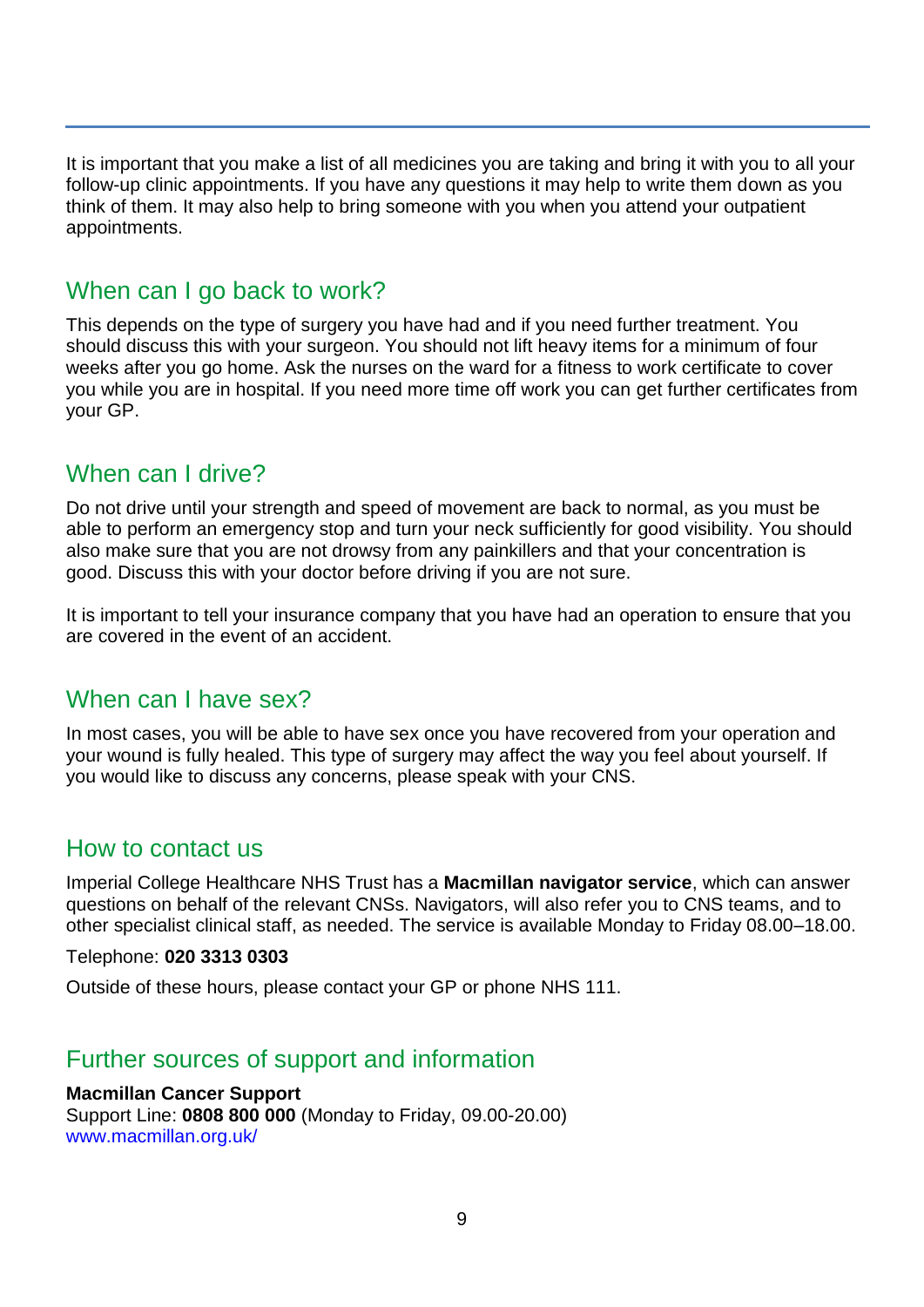#### **Macmillan Cancer Information and Support Service at Charing Cross and Hammersmith hospitals**

The information centre at Charing Cross Hospital and the infopod at Hammersmith Hospital provide support, practical and signposting advice to anyone affected by cancer. These drop-in services are set in friendly, non-clinical environments in which people affected by cancer can discuss private and emotional needs.

The centre is located on the ground floor of Charing Cross Hospital, telephone: **020 3313 0171** and is open (except bank holidays):

- Monday and Friday 09.00-17.00 (volunteers only on Fridays)
- Tuesday, Wednesday, Thursday 09.00-16.00

The infopod is located on the ground floor of the Garry Weston Centre at Hammersmith Hospital, telephone: **020 3313 4248** and is open (except bank holidays):

- Monday and Tuesday 09.00-17.00
- Wednesday, Thursday, Friday 09.00-16.00

#### **Maggie's Cancer Caring Centre**

Maggie's is a cancer charity that provides the emotional, practical and social support that people with cancer may need. The centre combines striking buildings, calming spaces, professional experts offering professional support and the ability to talk and share experiences with a community of people who have been through similar experiences. Designed by leading architects, Maggie's centres are warm, friendly and informal places full of light and open space with a big kitchen at their heart.

Maggie's west London is located in the grounds of Charing Cross Hospital but is independent of our hospital. The centre is open Monday to Friday, 09.00-17.00. For more information please call **020 7386 1750**.

## How do I make a comment about my visit?

We aim to provide the best possible service and staff will be happy to answer any of the questions you may have. If you have any **suggestions** or **comments** about your visit, please either speak to a member of staff or contact the patient advice and liaison service (**PALS**) on **020 3313 0088** (Charing Cross, Hammersmith and Queen Charlotte's & Chelsea hospitals), or **020 3312 7777** (St Mary's and Western Eye hospitals). You can also email PALS at [imperial.pals@nhs.net](mailto:imperial.pals@nhs.net) The PALS team will listen to your concerns, suggestions or queries and is often able to help solve problems on your behalf.

Alternatively, you may wish to complain by contacting our complaints department:

Complaints department, fourth floor, Salton House, St Mary's Hospital, Praed Street London W2 1NY

Email: [ICHC-tr.Complaints@nhs.net](mailto:ICHC-tr.Complaints@nhs.net)